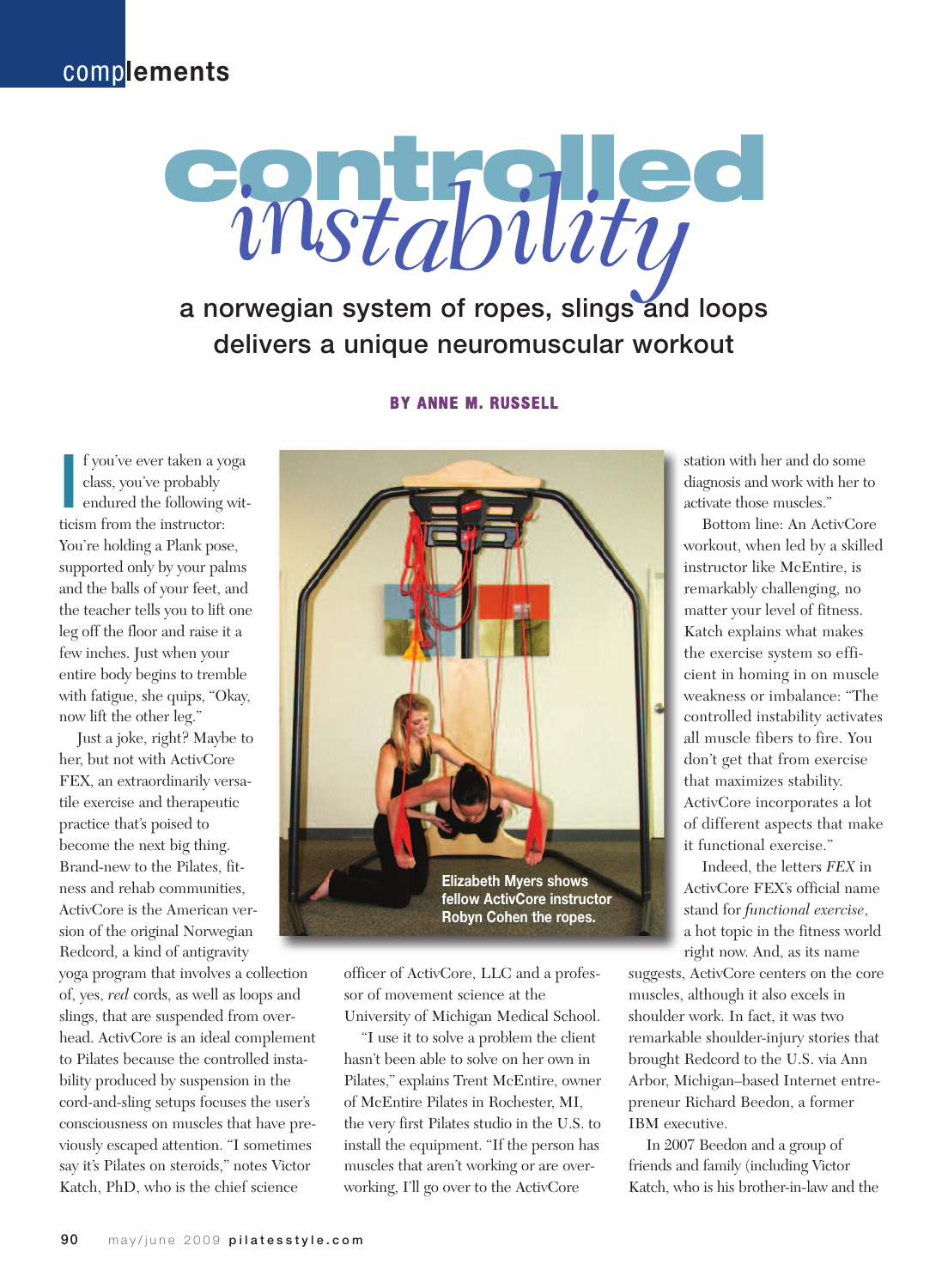one who encouraged the system) met with the Norwegian owners of Redcord and observed a demonstration of the equipment. Calling for volunteers from the audience, the Norwegians put both Beedon's wife and a collegiate swimmer through a series of Redcord exercises. Beedon's wife had not been able to raise her arms over her head for 16 years because of any injury, and the young swimmer had been sidelined for the season with a shoulder-girdle problem.

In a dramatic denouement more befitting a Pentecostal revival than a fitness demo, both women experienced "miracle cures"—or, more accurately, neuromuscular breakthroughs—in which longdormant muscles went to work and returned functionality to the shoulder within 15 minutes of their using the system. Beedon was sold. He contracted exclusively to bring the system to the U.S. and set to work selling installations.

The first installation in Southern California went to Core Conditioning in Studio City, a light, airy, 3,000-squarefoot facility that offers Pilates, Gyrotonic and physical therapy. It is co-owned by Dawn-Marie Ickes, MPT (and a member of *Pilates Style*'s advisory board); Gabrielle Shrier, MPT; and Allyson Cabot, PT. Core Conditioning now has three ActivCore units: two full-scale overhead setup (\$4,500 apiece) and a freestanding one (\$4,000), which is slightly less versatile. Twelve of their instructors or physical-therapy assistants are trained in ActivCore, and in the eight months they've been offering it, about 40 clients, ages 18 to 65, have tried it.

Like Beedon, Shrier and Cabot were sold on the equipment the moment they saw it, and they persuaded Ickes to add it as a complement to their existing Pilates offerings. "In Pilates," Shrier says, "we're trying to get the client to use the right muscles; ActivCore makes the client find the right muscles unconsciously. It's innate within the equipment." Adds Ickes, "Pilates and ActivCore are not con-



flicting philosophies; the theory and concept is the same. You're targeting the same system in the body. One doesn't replace the other."

Because it forces the user to find the right muscles, ActivCore makes it very difficult to cheat on the moves—something almost all exercisers unconsciously become very good at once they've mastered new equipment. But when you are dangling in ActivCore's loops, there's nothing to brace against to create leverage: You have to initiate and generate all motion entirely from your core muscles. Even in Pilates, there are ways to "work around the work."

As a triathlete, competitive cyclist and ice-hockey player, I expected ActivCore to be challenging, but not nearly to the degree that it proved to be. The protocol is four repetitions of any given move, repeated four times with 30 seconds of rest. By the end of the hour-long session with Core Conditioning instructor Robyn Cohen, I was drenched in sweat from the effort and concentration it took to do, for example, a One-Legged Bridge, with one foot in the loop and the other leg unsupported. Likewise, a Side-Lying Plank or Scissors, where the lower leg rises to meet the upper leg in the loop, was way more challenging than the floor-based version. With each move, Cohen reminded me to keep my ribs held in tight, my shoulders down and shoulder blades flattened, as in Pilates.

Early on in my ActivCore training sessions, I found myself in a levitated Plank position. With both feet in the loops and

neither on the floor (as per the yogi's quip) and supporting myself on my hands, I drew my knees into my chest. All this while still maintaining a tight, firm torso. To put it mildly, this was hard. Cohen saw me grit my teeth and said, "This is the dirty work," meaning that the smallest, weakest muscles, which other forms of exercise give a pass to, get isolated and worked in ActivCore.

But it doesn't *have* to be grueling, says McEntire. Quite the opposite. "One of the clients I've had the most success with is 75 years old, 100 pounds overweight and is waiting for a knee replacement," he says. "It's like a whole new world for her when I can off-weight her. I can make it like she's floating." Nor is this his only client with limitations; he also does combined Pilates and ActivCore sessions with two clients with Parkinson's and one with multiple sclerosis. The key is adding slings—under the neck or pelvis, for example—to give the client the support and stability that's appropriate for his or her level of fitness. McEntire says there's no one-size-fits-all prescription for blending Pilates and ActivCore. For some clients he might do half and half; for others he'll do just 10 or 15 minutes of ActivCore, depending on what he observes about the person that day. He has used it with every single client at this point, although he has only one who's followed the 55-minute, twice-a-week ActivCore-exclusive regimen that I did.

Typically, after a 55-minute ActivCore session with Cohen, I was spent; I felt like I had burned 600 to 700 calories,